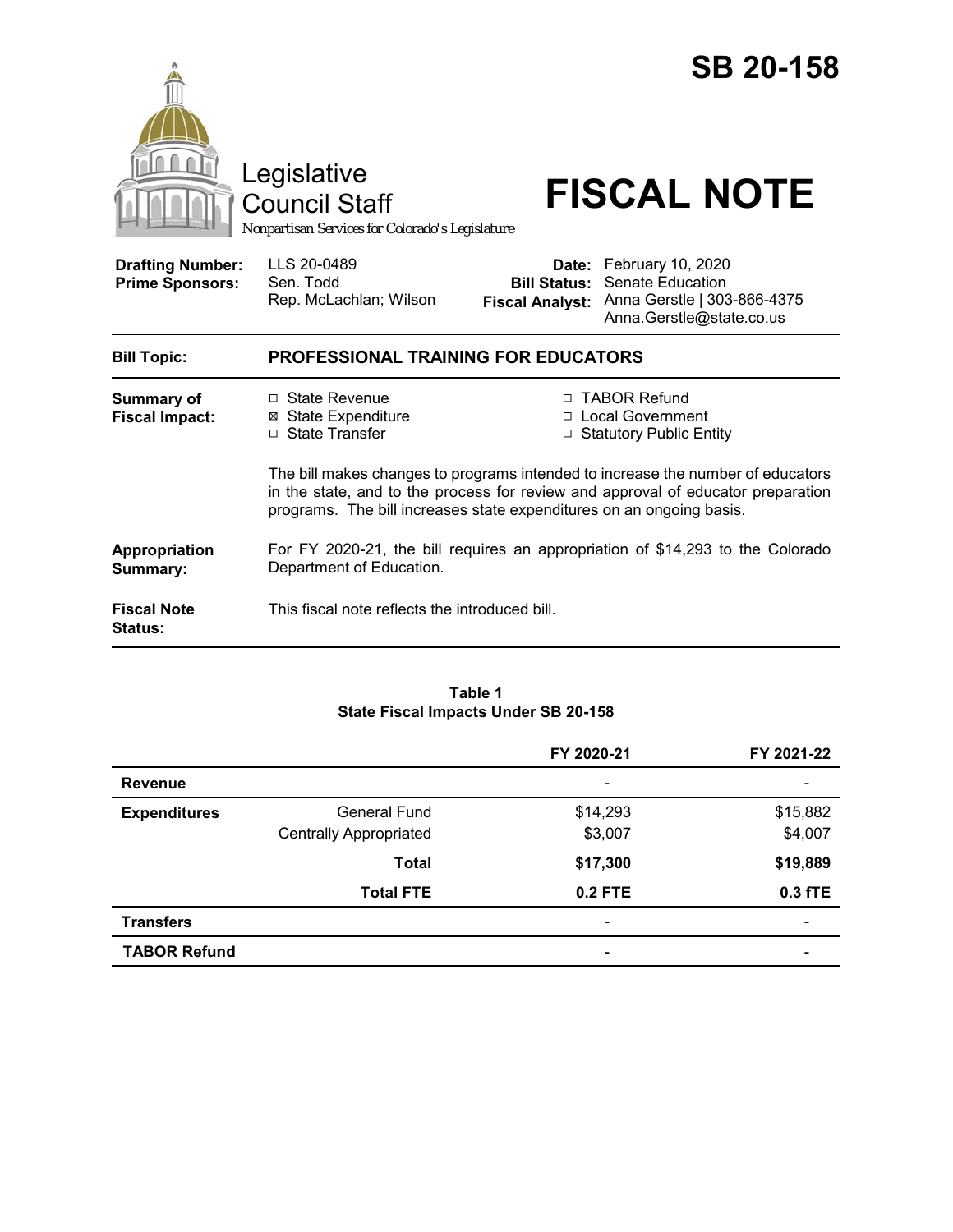February 10, 2020

# **Summary of Legislation**

The bill make changes to programs intended to increase the number of educators in the state. This bill:

- makes the educator loan forgiveness programs available to graduates from any approved program that leads to educator licensure;
- removes the cap on the number of participants in the educator loan forgiveness program;
- specifies that stipends for student teachers and teachers pursuing national board certified teacher certification are not considered student financial assistance; and
- specifies that teacher fellows may choose to have their stipend awarded as either wages for employment or state-based financial aid.

**Educator preparation programs.** Under current law, the Department of Higher Education, in conjunction with the Colorado Department of Education (CDE), must review each educator preparation program offered by an institution of higher education no more than once every five years. After a review, the Colorado Commission on Higher Education (CCHE) may approve, place on probationary status, or terminate the program. The bill adds that CCHE may conditionally approve a program, and that the State Board of Education may recommend to the CCHE that a program be conditionally approved. In addition, the bill:

- requires that a program that is conditionally approved or on probationary status must receive additional reviews within the five year period;
- CCHE policies must include the process for programs to change their status, and the length of time a program can be conditionally approved or on probation;
- modifies the requirements that the CCHE and CDE must consider in approving educator preparation programs in the state; and
- requires that new educator preparation programs first be reviewed between 12 and 24 months after initial approval, and that modifications to existing programs related to field experiences or program delivery be submitted to CCHE for review.

# **Background**

There are 52 educator preparation programs in Colorado that must meet the criteria and best practices in order to be approved and reauthorized every five years. These programs include 21 programs at institutions of higher education that are overseen by DHE, with assistance from CDE, and 31 alternative educator preparation programs overseen soley by CDE.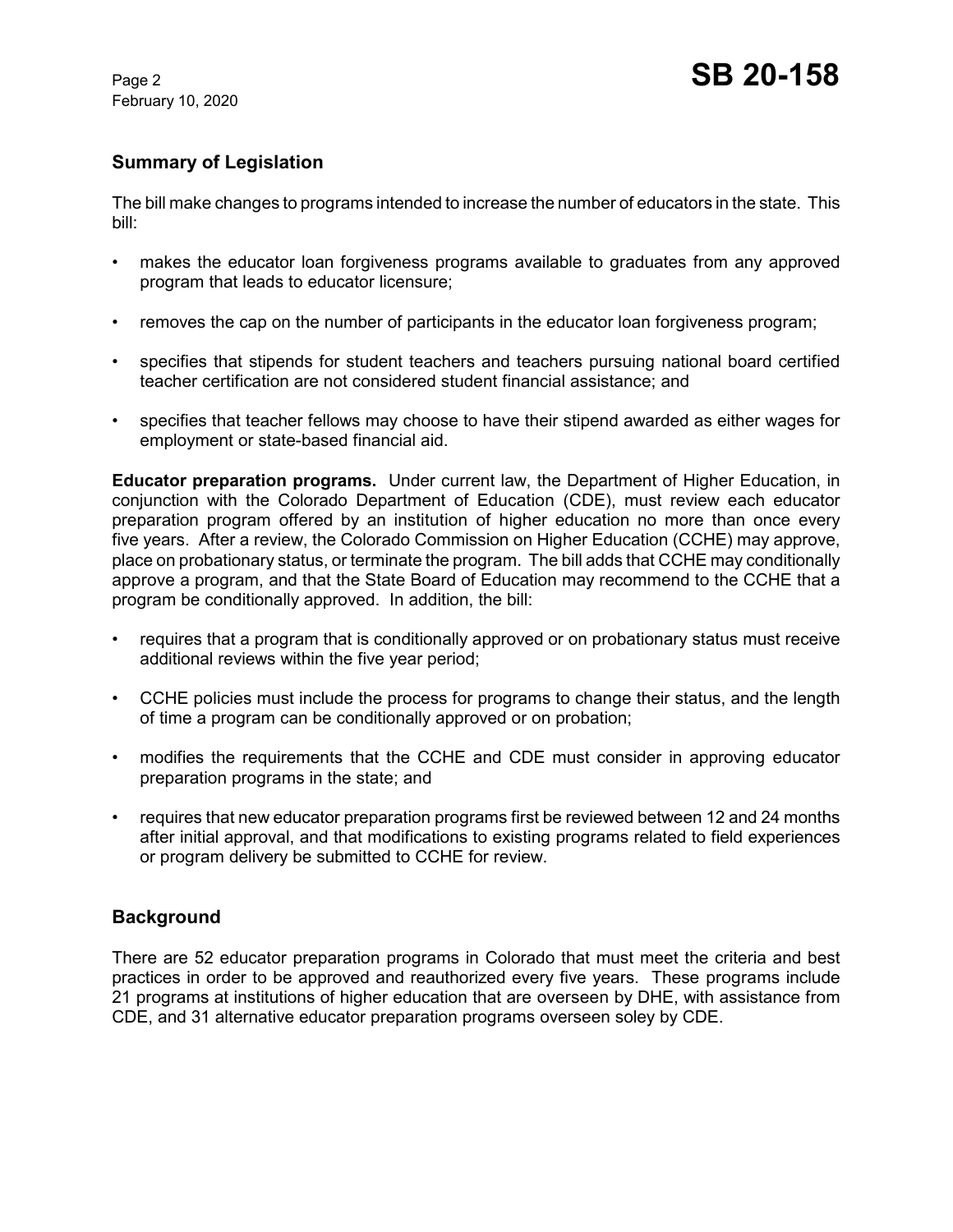### **State Expenditures**

The bill increases state General Fund expenditures by \$17,300 and 0.2 FTE in FY 2020-21,and \$19,889 and 0.3 FTE in FY 2021-22 in CDE. Those costs are listed in Table 2 and discussed further below, as are the workload impacts on DHE.

#### **Table 2 Expenditures Under SB 20-158**

|                                |                   | FY 2020-21 | FY 2021-22 |
|--------------------------------|-------------------|------------|------------|
| <b>Department of Education</b> |                   |            |            |
| <b>Personal Services</b>       |                   | \$14,293   | \$15,882   |
| Centrally Appropriated Costs*  |                   | \$3,007    | \$4,007    |
|                                | <b>Total Cost</b> | \$17,300   | \$19,889   |
|                                | <b>Total FTE</b>  | $0.2$ FTE  | $0.3$ FTE  |

 *\* Centrally appropriated costs are not included in the bill's appropriation.*

**Colorado Department of Education.** Beginning in FY 2020-21, CDE requires 0.3 FTE to work with conditionally approved programs to meet the criteria specified in statute and conduct additional reviews for new and conditionally approved programs. The estimated staff resources are based on recent experience working with educator preparation programs to meet requirements for elementary, early childhood, and special education endorsement areas, as well as the number of programs that the department oversees. FTE and costs in the first year are prorated for the General Fund paydate shift and a September 1, 2020 start date.

**Department of Higher Education.** The bill increases workload for the DHE and CCHE to modify procedures for approving educator preparation programs, including changing the evaluative criteria, creating a conditional approval option, and modifying review schedules for new and conditionally approved programs. This workload can be accomplished within current appropriations. In addition, the bill increases workload for DHE and the University of Northern Colorado, which runs the stipend programs, to implement the changes to the teacher stipend and fellowship programs.

*Educator loan forgiveness.* Removing the cap on participants and modifying the eligible programs for the educator loan forgiveness program does not require additional appropriations; however, it may result in additional competition for funds and increased workload in DHE to handle additional applications. To the extent that the General Assembly provides additional funding for the program, participation will increase beyond the current cap.

### **Effective Date**

The bill takes effect August 5, 2020, if the General Assembly adjourns on May 6, 2020, as scheduled, and no referendum petition is filed.